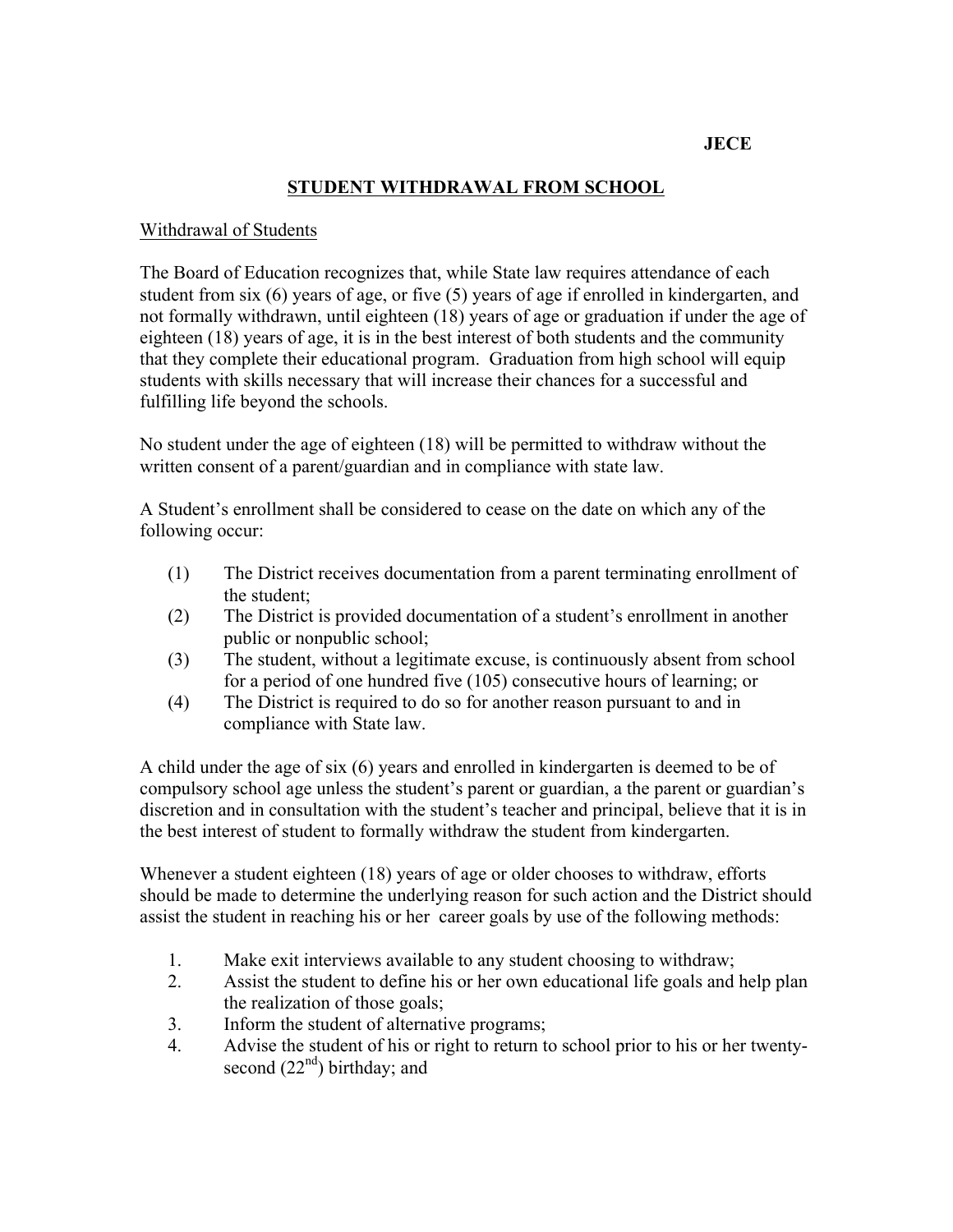5. Provide for the return of all District owned supplies and equipment in the possession of the student.

Students over the age of eighteen (18) are no longer of compulsory school age and are no longer subject to the jurisdiction of the Cuyahoga County Juvenile Court. The Board has determined that such students may, at the discretion of the Chief Executive Officer, be withdrawn from school following unexcused absence from school in excess of seven consecutive school days, ten or more school days in one month, or fifteen or more school days in one school year. Prior to any action to withdraw such students from school the principal must document that substantial and reasonable efforts have been made to contact the student and the student's family to ascertain the reasons for the student's nonattendance. Only if such efforts have failed to result in the return of the student to school, shall the principal proceed to withdraw the student who is over the age of 18. Should the student return to school, after his/her withdrawal, the principal shall immediately re-enroll the student in school.

## Documentation of Withdrawals

Schools must ensure proper documentation is received and recorded in order for any student to be withdrawn from school. Documentation for all student withdrawals shall be kept in the students' files.

Hard copies of documentation supporting the withdrawal of the student must be kept in the student's file. Such documentation shall be consistent with State and Federal law. It shall also comply with the requirements contained in the Education Management Information System (EMIS) manual provided by the Ohio Department of Education, as amended. The Chief Executive Officer shall provide guidance to principals to the type and nature of the documentation required as well as a withdrawal form for use by school personnel.

withdrawal form as referenced above and submit it to the District's Attendance Office Once the required documentation has been received, the principal shall sign the for compliance review. The ADM/Attendance Office will forward the documentation to the Office of Student Assignments for processing. A copy of the withdrawal form shall be kept in the student's file and a copy on file in the ADM/Attendance Office.

The withdrawal of students placed in the custody of the Ohio Department of Youth Services, when applicable, shall be made by the appropriate staff identified by the Chief Executive Officer.

Documentation, including, but not limited to, copies of court orders or communication from the Ohio Department of Youth Services shall be retained in a manner prescribed by the Chief Executive Officer.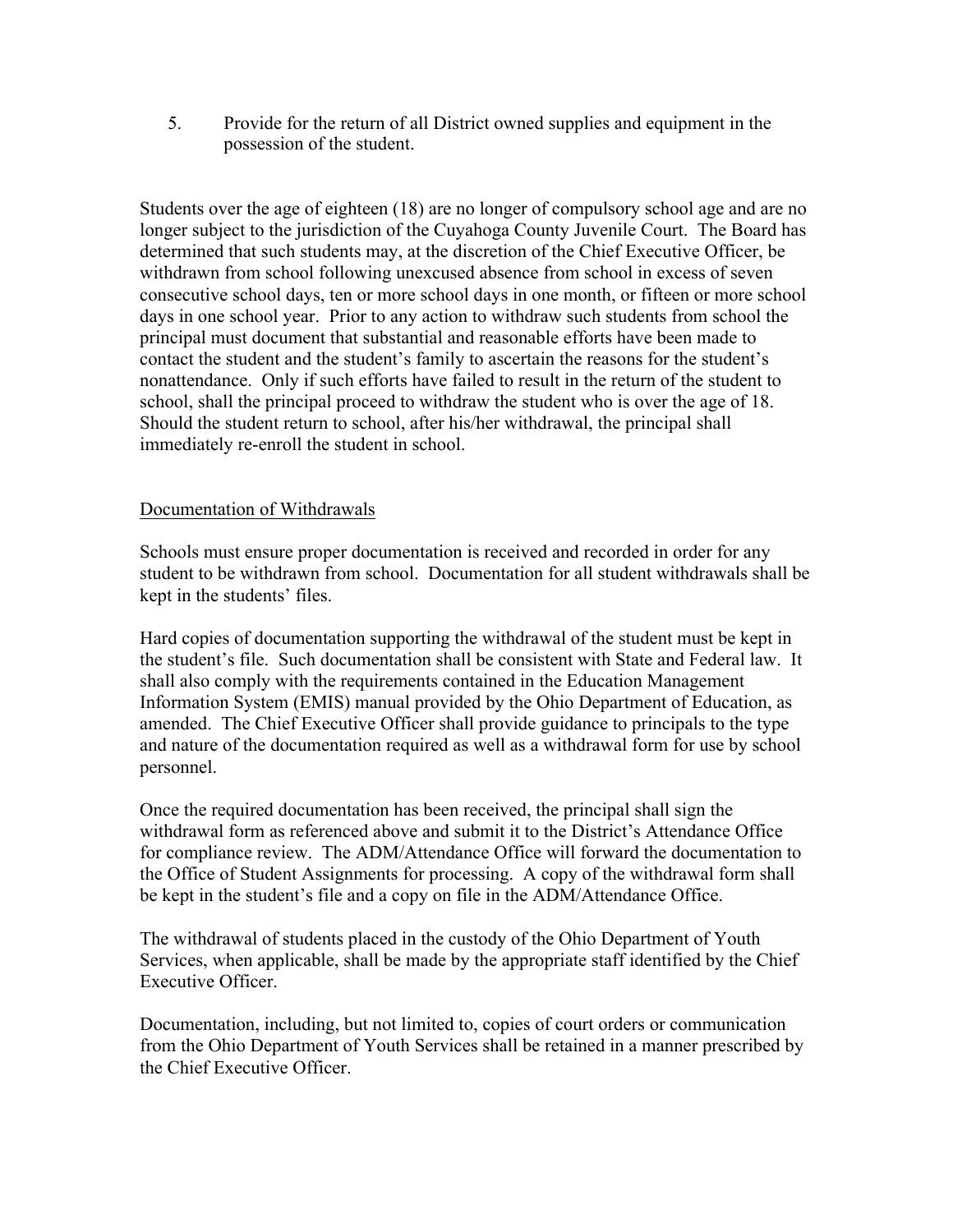The withdrawal of students placed in the custody of a juvenile detention facility or a community-based correctional facility, when applicable, shall be made by the appropriate staff identified by the Chief Executive Officer. Documentation, including, but not limited to, copies of court orders or communication from the applicable facility shall be retained in a manner prescribed by the Chief Executive Officer.

The withdrawal of students placed in the custody of a residential treatment facility, when applicable, shall be made by the appropriate staff identified by the Chief Executive Officer. Documentation, including, but not limited to, copies of court orders or communication from the applicable facility shall be retained in a manner prescribed by the Chief Executive Officer.

The withdrawal of students due to nonattendance at school on account of truancy shall be made by the appropriate staff identified by the Chief Executive Officer. Documentation , including, but not limited to, copies of an adjudication order from the Cuyahoga County Juvenile Court finding the student to be an unruly child for habitual truancy or a delinquent child for chronic truancy, shall be required prior to a student under the age eighteen (18) being withdrawn due to truancy. Such documentation shall be retained in a manner prescribed by the Chief Executive Officer.

 a period of one hundred five (105) consecutive hours of learning. This procedure shall The Chief Executive Officer shall develop a procedure to withdraw a student from a school if the student, without a legitimate excuse, is continuously absent from school for require signed documentation of the student's continuous unexcused absences be maintained and placed in the student's cumulative record.

### Expulsions

In accordance with Board Policy JG: Student Discipline/Student Code of Conduct, the Chief Executive Officer shall initiate expulsion proceedings against a student whom commits an act that warrants expulsion under Board policy even if the student withdraws from school prior to the hearing or decision to expel. Any resulting expulsion shall be imposed for the same duration it would have been had the student remained enrolled.

The withdrawal of student expelled pursuant to Board Policy JG shall be made by the appropriate staff identified by the Chief Executive Officer. Documentation, including, but not limited to, copies of the determination by the District's Office of Hearings and Appeals shall be retained in a manner prescribed by the Chief Executive Officer.

#### Notifications to Ohio Bureau of Motor Vehicles and the Cuvahoga County Juvenile Court

The Chief Executive Officer or his/her designee shall provide written notice to the Registrar of Ohio Bureau of Motor Vehicles and the Cuyahoga County Juvenile Court